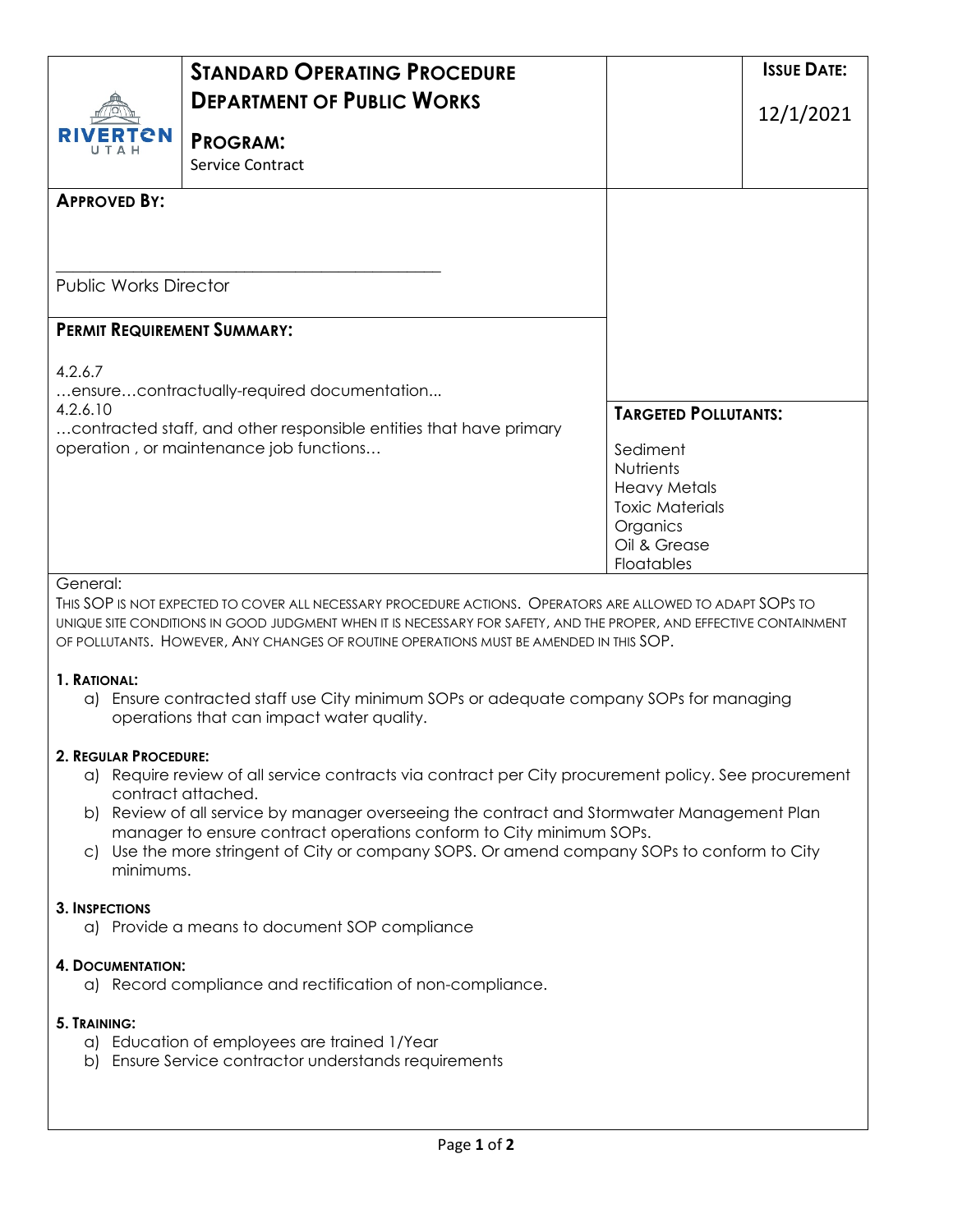# EXHIBIT A

# Service Contract Maintenance Plan

for:

**Insert Service Contract**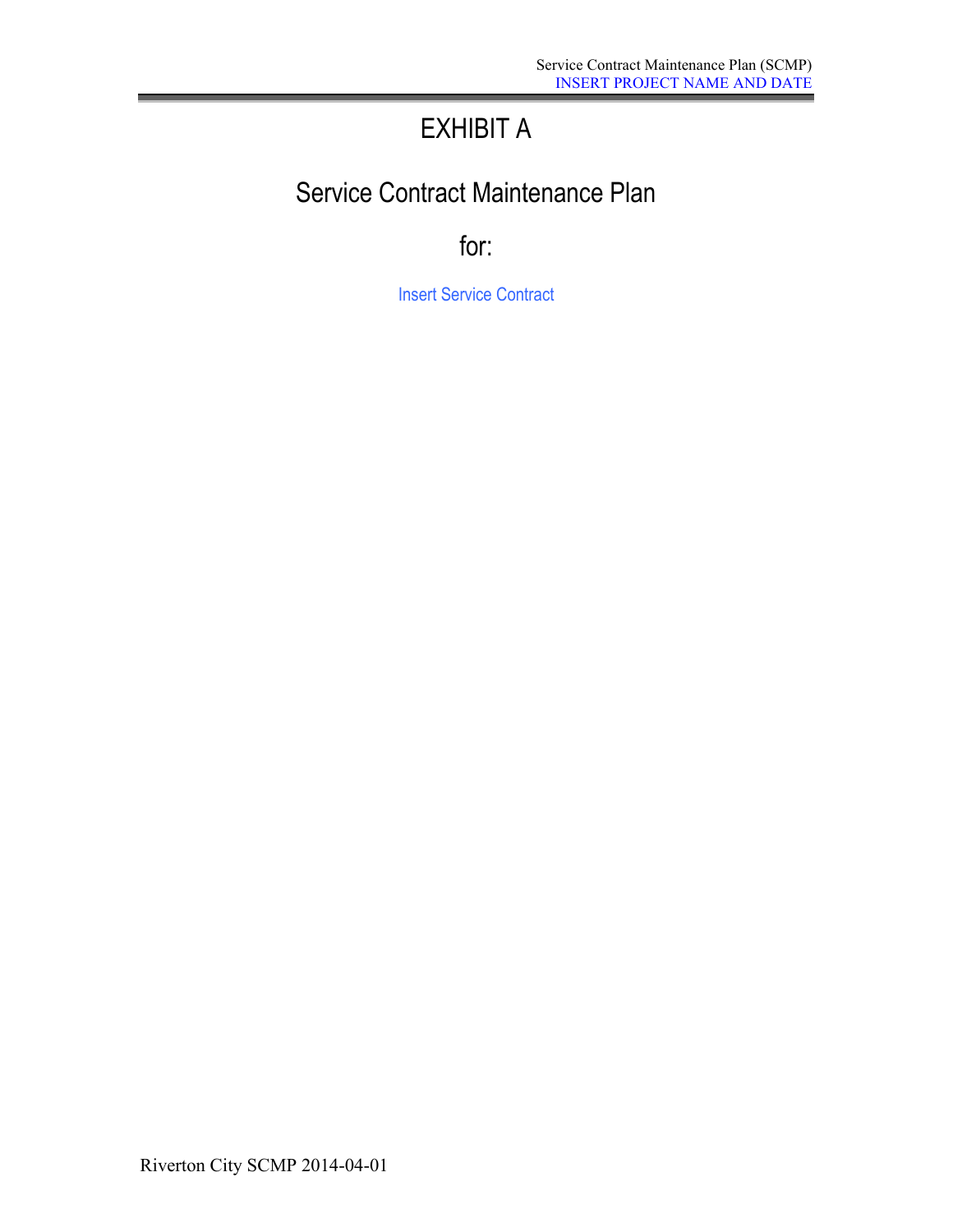# **CONTENTS**

SECTION 1: PURPOSE AND RESPONSIBLITY SECTION 2: OPERATIONS AND POLLUTANT SOURCES SECTION 3: DESCRIPTION OF POLLUTION CONTROLS NECESSARY FOR CONTAINMENT SECTION 4: TRAINING SECTION 5: RECORDKEEPING SECTION 6 APPENDICES

# **SECTION 1: PURPOSE AND RESPONSIBILTY**

As required by the Clean Water Act and resultant local regulations, including Riverton City's Municipal Separate Storm Sewer Systems (MS4) Permit, those who provide services for Riverton City must also protect stormwater quality.

The purpose of this Service Contract Maintenance Plan (SCMP) is to manage operations that are necessary to minimize pollutants in both stormwater and non-stormwater runoff, which drains to Midas, and Rose Creek, and the Jordan River. This SCMP describes the services, operations and the minimum standard operating procedures (SOPs) necessary to accomplish this purpose.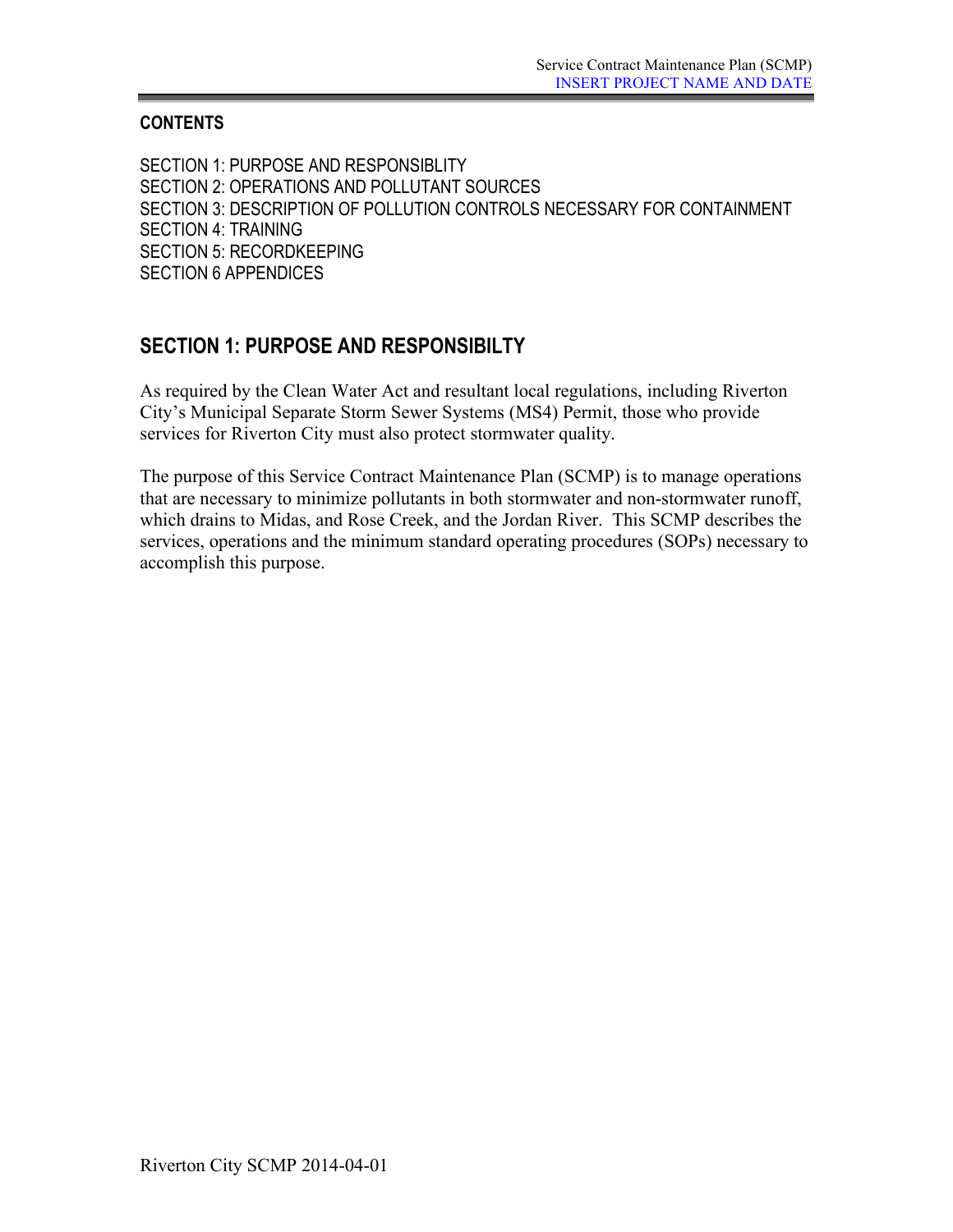# **SECTION 2: SERVICE OPERATIONS POLLUTANTS AND SOURCES SECTION 3: DESCRIPTION OF STANDARD OPERATION PROCEDURES NECESSARY TO PREVENT OR CONTAIN OF POLLUTANTS ASSOCIATED WITH THE SERVICE**

This section describes what is necessary to prevent or contain pollution that will be generated with this operation or service. The SOPs for the following operations exposed the weather are filed in Appendix B.

[Insert and *describe here, site systems and operations in relation to their contribution or prevention of pollutants associated with this site*]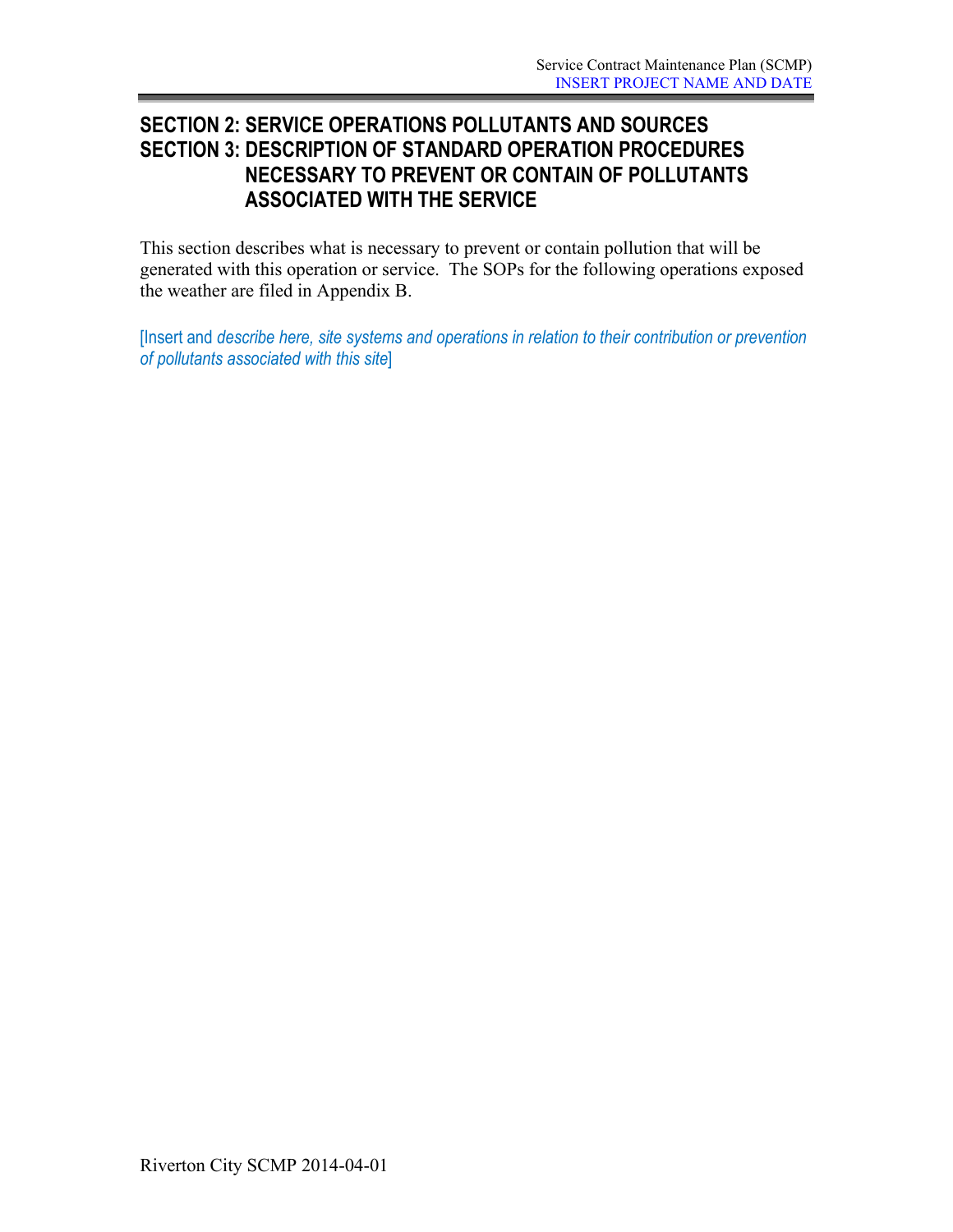# **SECTION 4: TRAINING**

The subcontractor will ensure that their employees and subcontractors know and understand the SOPs that are necessary to effectively prevent or contain pollutants associated with the service activity. This training record is kept in Appendix C.

# **SECTION 5: RECORDKEEPING**

The subcontractor will keep a record of activities in accordance with SOPs written specifically for the service to show compliance with the City's MS4 Permit. All information showing compliance with this Plan is also kept in Appendix C.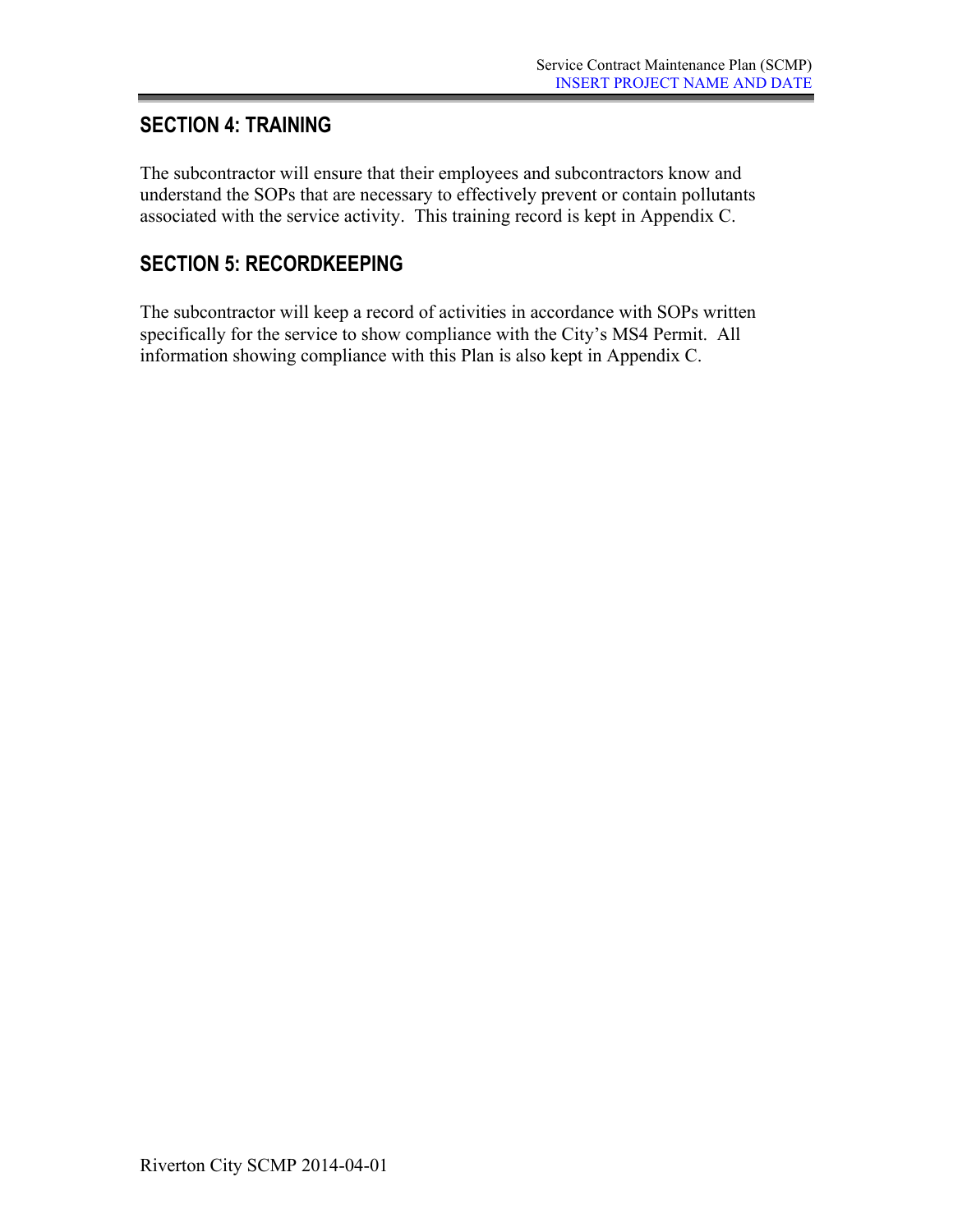# **SECTION 6: APPENDICES**

Appendix A- SOPs Appendix B- SCMP Recordkeeping Documents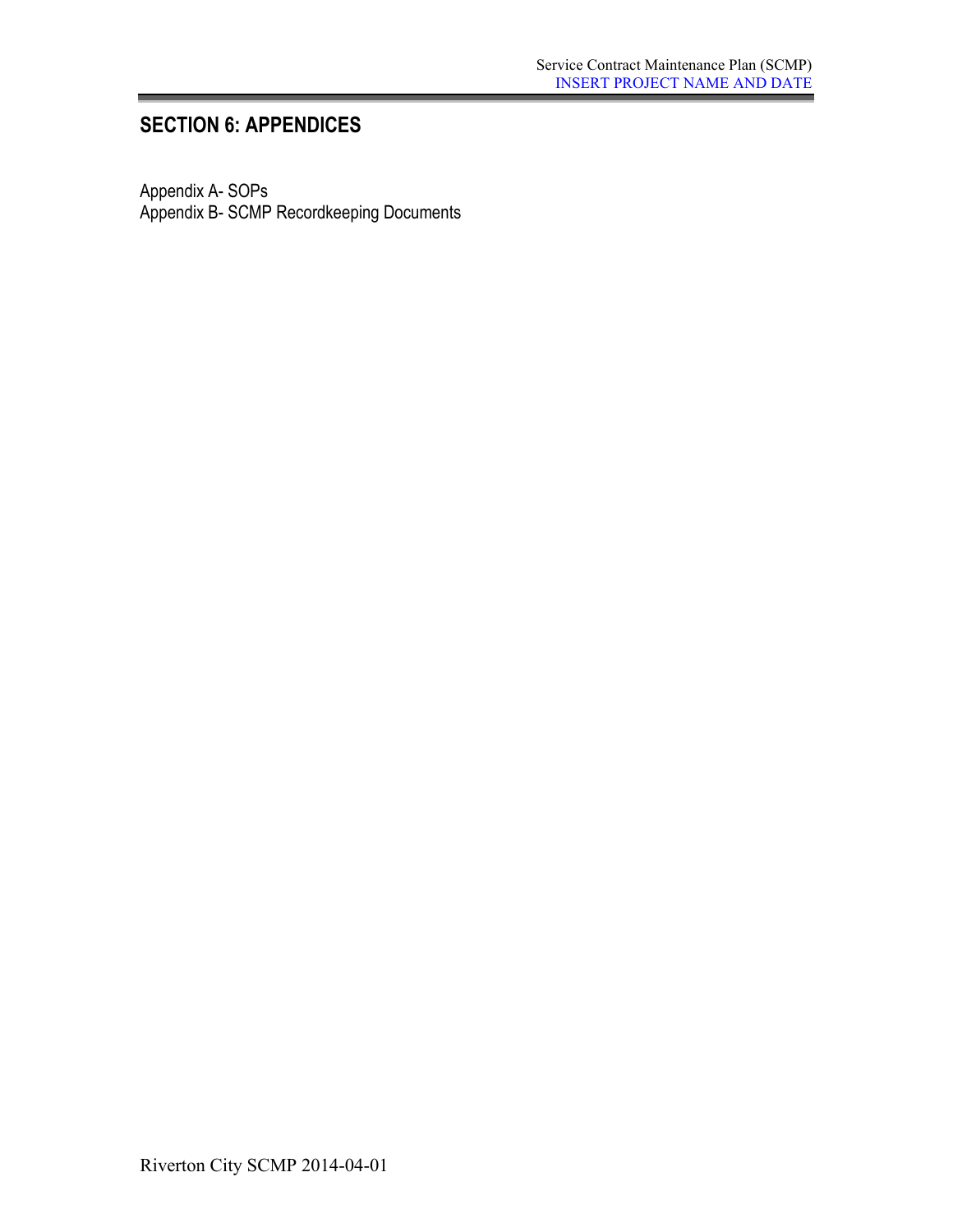# APPENDIX A – SOPs [*Insert SOPs following this page*]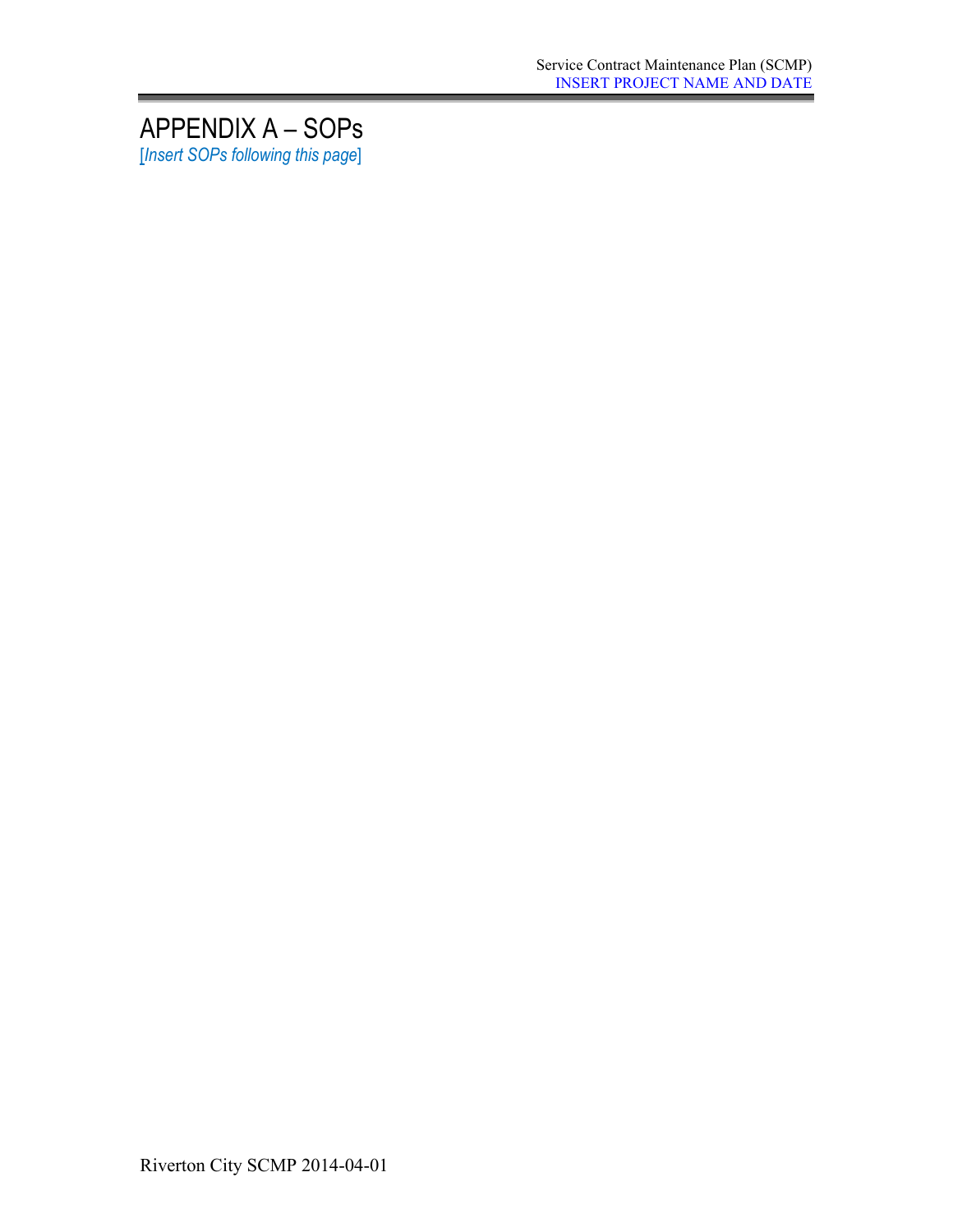# APPENDIX B – SCMP RECORDKEEPING DOCUMENTS

[*Insert SCMP Recordkeeping forms following this page*]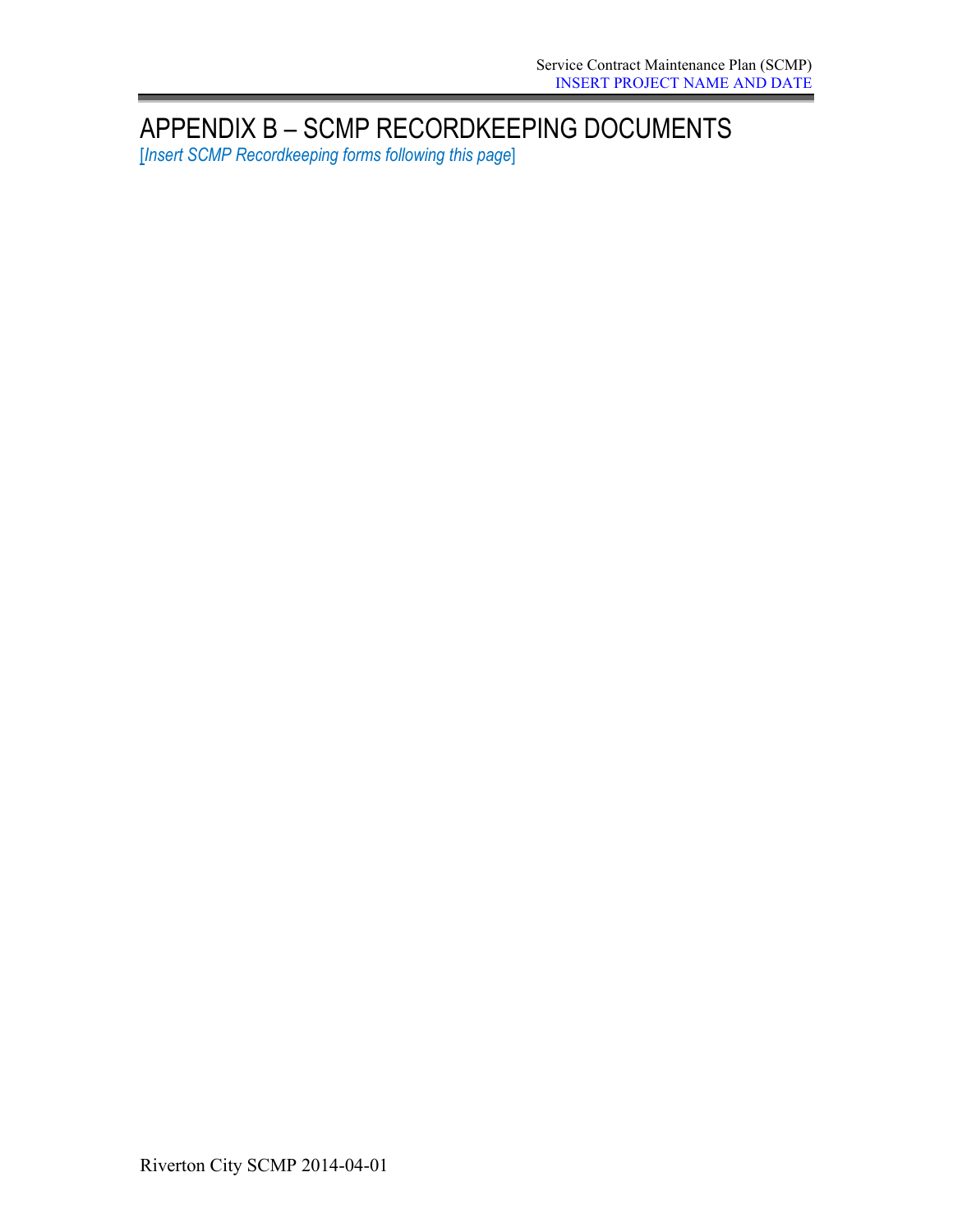# **SMP INSPECTION, MAINTENANCE LOG**

*\*\*REMOVE THIS INSTRUCTION TEXT, TYPICAL THROUGH OUT THIS DOCUMENT\*\* (THIS REPORT MUST HAVE A METHOD OF IDENTIFYING PROBLEMS AND SHOW THE MAINTENANCE RECORDS FOR EACH OPERATION OR SYSTEM THAT HAS A POTENTIAL TO POLLUTE THE ENVIRONMENT. YOU MAY USE THIS TEMPLATE OR ONE OF YOUR OWN BUT IT MUST INCORPORATE THE ABOVE MINIMUM REQUIREMENTS. )*

| Date Inspection<br>or Maintenance<br>Performed | <b>Action Type</b><br>Inspection /<br>Maintenance | Operation/Program<br>Report: (notes and observations)                                                                              |                                                                            |  |  |
|------------------------------------------------|---------------------------------------------------|------------------------------------------------------------------------------------------------------------------------------------|----------------------------------------------------------------------------|--|--|
| {inspect and<br>maintain per<br>SOP            |                                                   | {name of operation/program e.g. Waste<br>{Description of conditions found; Report of<br>Management}<br>maintenance or corrections} |                                                                            |  |  |
|                                                |                                                   |                                                                                                                                    |                                                                            |  |  |
| {inspect and<br>maintain per<br>SOP}           |                                                   | {name of operation/program e.g.<br>Landscape Management}                                                                           | {Description of conditions found; Report of<br>maintenance or correction}  |  |  |
|                                                |                                                   |                                                                                                                                    |                                                                            |  |  |
| {inspect and<br>maintain per<br>SOP}           |                                                   | {name of operation/program e.g. Utility<br><b>Systems Management</b> }                                                             | {Description of conditions found; Report of<br>maintenance or corrections} |  |  |
| {inspect and<br>maintain per<br>SOP}           |                                                   | {name of operation/program e.g. Spill<br>Cleanup and Prevention}                                                                   | {Description of conditions found; Report of<br>maintenance or corrections} |  |  |
| {inspect and<br>maintain per<br>SOP}           |                                                   | {name of operation/program e.g. add<br>the operations and programs as per your<br>$plan\}$                                         | {Description of conditions found; Report of<br>maintenance or corrections} |  |  |
|                                                |                                                   |                                                                                                                                    |                                                                            |  |  |
|                                                |                                                   |                                                                                                                                    |                                                                            |  |  |
|                                                |                                                   |                                                                                                                                    |                                                                            |  |  |
|                                                |                                                   |                                                                                                                                    |                                                                            |  |  |
|                                                |                                                   |                                                                                                                                    |                                                                            |  |  |
|                                                |                                                   |                                                                                                                                    |                                                                            |  |  |
|                                                |                                                   |                                                                                                                                    |                                                                            |  |  |
| ${2014 - 02 - 03}$                             | {Maintenance}                                     | {Waste Management}                                                                                                                 | {Swept fertilizer from roadway same day as<br>application.}                |  |  |
|                                                |                                                   | {Duplicate or expand form as necessary<br>to document history                                                                      |                                                                            |  |  |

*\*\*Example of record. \*\**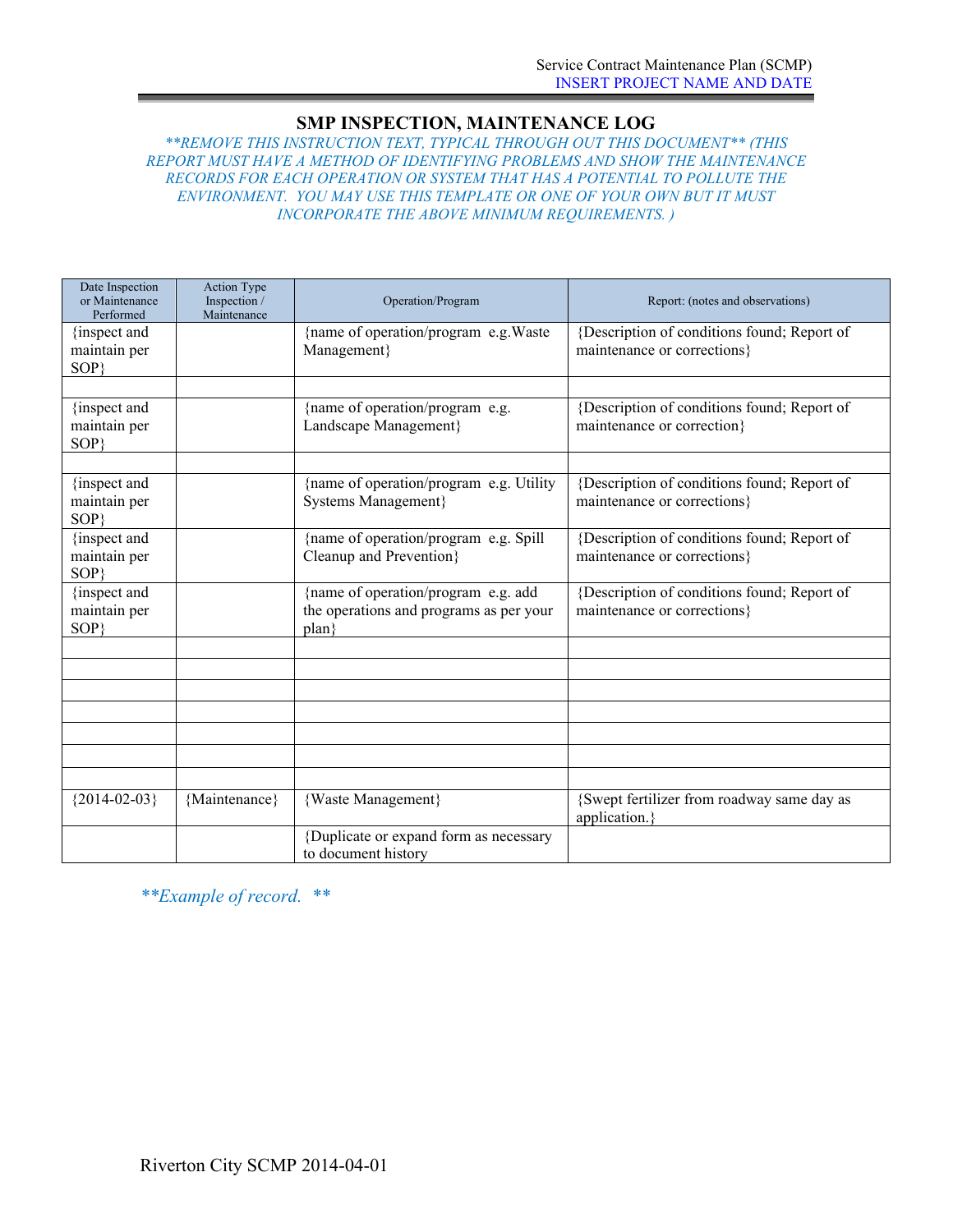## *\*\* REMOVE THIS INSTRUCTION TEXT, TYPICAL THROUGH OUT THIS DOCUMENT \*\* (THE EMPLOYEES OR CONTRACTORS WHO ARE INVOLVED IN OPERATIONS THAT CAN AFFECT THE QUALITY OF RUNOFF FROM THIS PROPERTY MUST KNOW AND UNDERSTAND THE SOPS REQUIRED FOR THIS PROPERTY. YOU MAY ALSO USE YOUR OWN FORM.)* See reference URL for City program: http://goo.gl/7yxaR

# Annual SOP Training

| SOP# | <b>SOP</b> | Trainer | Employees Trained / Service Contractors Informed of SOP | Date |
|------|------------|---------|---------------------------------------------------------|------|
|      |            |         |                                                         |      |
|      |            |         |                                                         |      |
|      |            |         |                                                         |      |
|      |            |         |                                                         |      |
|      |            |         |                                                         |      |
|      |            |         |                                                         |      |
|      |            |         |                                                         |      |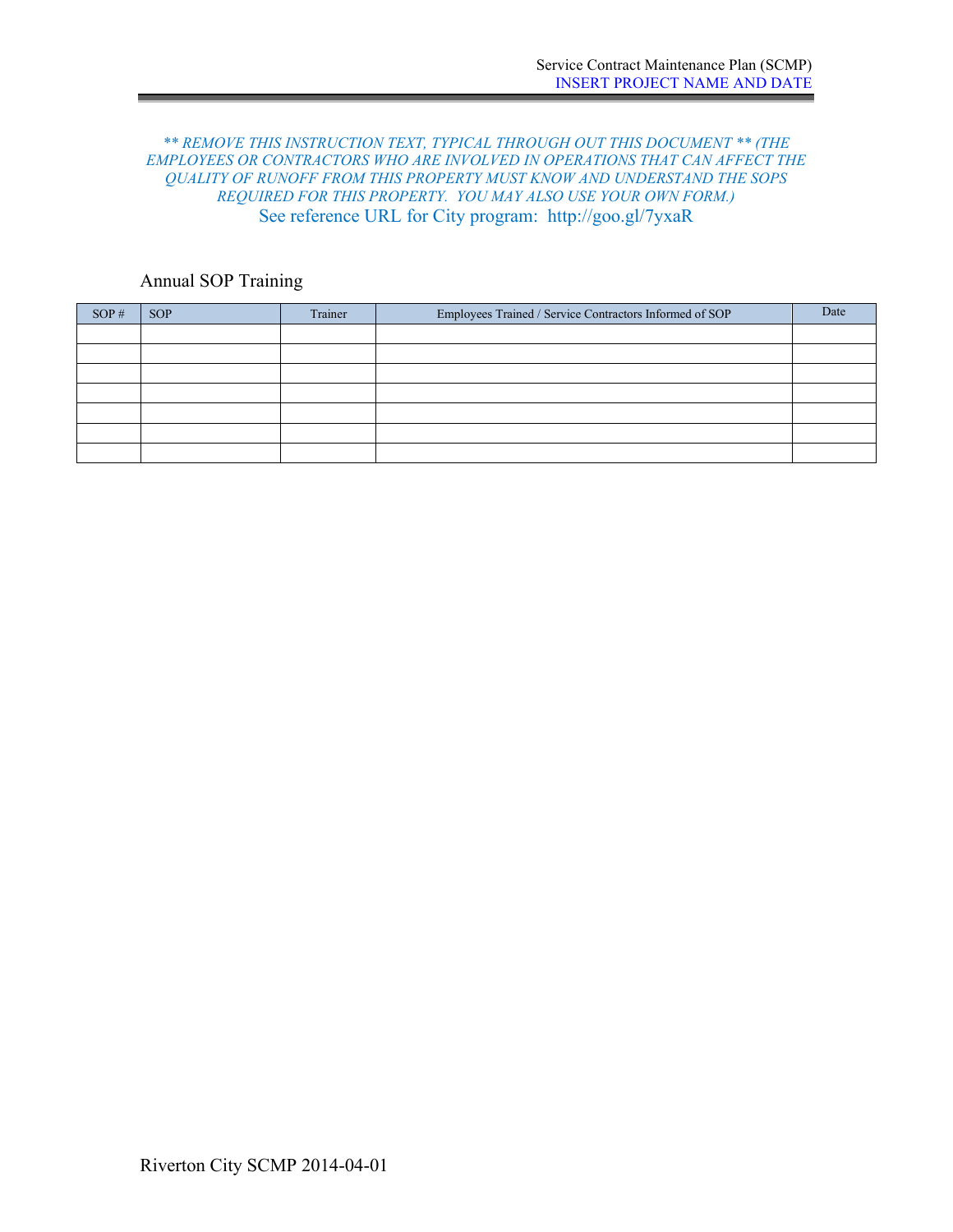#### **ATTACHMENT "A"**

#### **STANDARD CONTRACT TERMS AND CONDITIONS**

#### **TERMS OF AGREEMENT**

It is understood and agreed that the term of this agreement is a one (1) year contract with four (4) one year options to renew, determined by the City, and provided the prices remain the same. This contract shall not be automatically renewed. Unless otherwise stated the payment terms of this contract is 2%10 net 30. During the contract period, the contract may be terminated, with or without cause, at any time by either party with advance written notification of at least (30) calendar days. On termination of this contract, all accounts and payments will be processed to date of termination for approved services according the financial arrangements set forth in this agreement.

In the event of any conflict between these standard terms and conditions and any other terms and condition included in this agreement, these standard contract terms and conditions, Attachment "A", will govern.

#### **NON-AVAILABILITY OF FUNDS**

It is understood that if the department fails to receive sufficient appropriation of funds or authorization for the expenditure of sufficient funds to provide for the continuation of the contract or the lawful order issued in or for any fiscal year during the term of this contract, the contract and all lawful order's issued shall terminate on the date said funds are no longer available without any termination charges or liability incurring to the City. The City shall certify and warrant in writing that sufficient funds have not been appropriated or authorized to continue this amendment. Non-Availability of Funds or failure to receive authorization for the expenditure of sufficient funds as used herein means a level of funding that results in less funding than that which was allocated to department in the immediately preceding fiscal year.

#### **LIABILITY**

Any damages occurring from the execution of the contract, incidental or otherwise, to City or private properties must be repaired, at the contractor's expense, to the owner's satisfaction.

# **INDEMNIFICATION**

The contractor agrees to protect, indemnify and hold Riverton City, the City Council, the Mayor, and all employees (collectively the "Indemnities") free and harmless from and against all losses, claims liens, demands and causes of action of every kind and character arising out of performance of the Work by the contractor or by its subcontractors, including the amount of judgment, penalties, interest, court costs and legal fees incurred by the Indemnities or any of them in defense of the same, arising in favor of any party, including governmental agencies or bodies, on account of, but not limited to, taxes, claims, liens, debts, personal injuries, death or damages to property (including property of Indemnities).

The Contractor further agrees to; investigate, handle, respond to, provide defense for and defend any such claim, demand or cause of action at its sole expense, and agrees to bear all other costs and expenses related thereto, even if such claim, demand or cause of action is due solely to the fault of Riverton City and, release, indemnify and hold the Buyer, its officers, agents and employees harmless from liability of any kind or nature, including the contractor's use of any copyrighted or uncopyrighted composition, secret process, patented or unpatented invention, article or appliance furnished or used in the performance of this contract.

Riverton City is a governmental entity under the Governmental Immunity Act and waives no defenses, limits of liability or other rights.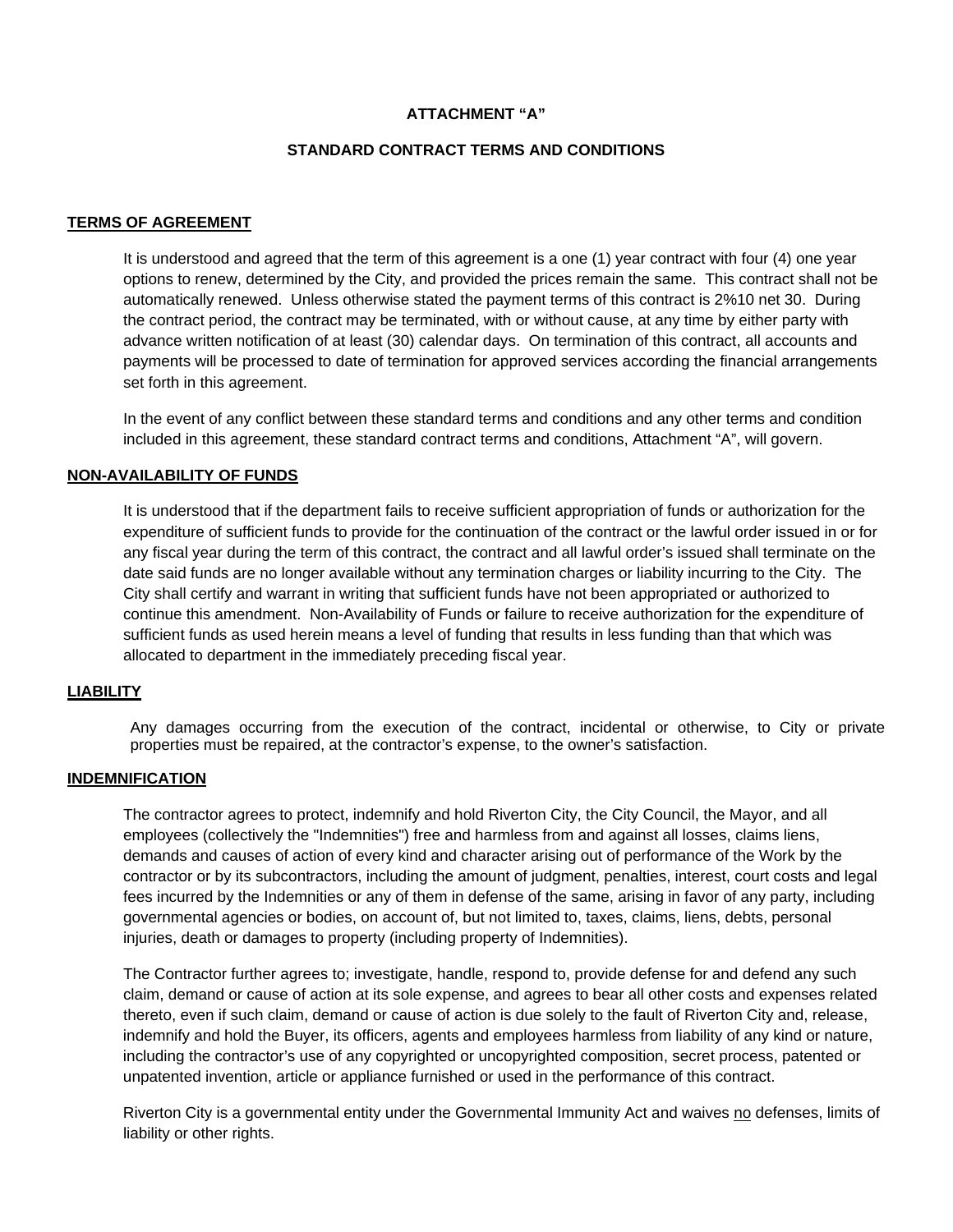## **INSURANCE**

Riverton City requires the insurance provider to be rated an A- or better or a financial category of VII (7) or Higher as rated by AM Best Ratings.

Workers Compensation insurance, sufficient to cover all employees in the employ during the term of the contract including any renewal thereof must be maintained. Coverage amount should be amount required by Utah Workmen's Compensation Laws. All subcontractors are required to also carry workers compensation insurance as specified above. The City will require employees from companies who choose to not carry workers compensation insurance, (three or less employees) to obtain a Workers Compensation Waiver Form from the State of Utah.

Commercial General Liability insurance in the amount of \$1,000,000.00 per occurrence with an aggregate of \$2,000,000.00.

Commercial Auto insurance in the amount of \$1,000,000.00 per occurrence. The insurance must apply to hired, not owned and owned vehicles.

Insurance needs to include Project Name with the location and description of the project, and the Project Number and Bid Number (if known). Insurance must name as the certificate holder; Riverton City, its elected officials, appointed officials, officers, employees and volunteers. Coverage is for all operation performed by or on behalf of the named insured.

Riverton City will assume no liabilities for the contractor including any of the contractor's representatives, employees or properties. The contractor agrees to, at all times, protect, indemnify, defend and hold harmless the City and city employees from any and all claims. Contractor shall, at all times, keep the work area in a neat, clean, safe and secure condition to avoid the risk of loss, theft, vandalism or sabotage.

Insurance provided is required to be primary and non-contributory.

Proof of coverage must be provided before work can begin, and agrees to provide proof of insurance upon demand by the City throughout the terms of the contract. The insurance policy must be written to have a 30 day written cancelation notice. If any of the required insurance coverage is cancelled or lapse, the City may at the City's discretion, obtain substitute coverage at reasonable rates. The City may deduct the cost of such coverage, plus 10% for administrative charges, from any monies that are owing to contractor.

#### **INDEPENDENT CONTRACT**

It is understood and agreed by the parties that the contractor is to act in the capacity of an independent contractor and as such will have no authorization, express or implied to bind Riverton City to any agreements. Contractor's officers and employees shall not be considered as employees or officers of the City and shall not be entitled to any employee benefits as City employees as a result of the execution of this agreement.

#### **ASSIGNMENT**

The contractor shall not assign this agreement or assign, pledge transfer or otherwise dispose of its interest or this agreement, without the specific consent of the City, and that no such assignment, pledge, mortgage, transfer, or other disposition shall relieve the contractor of its obligations hereunder, nor shall such an assignment of other disposition terminate any such claim or defense which the City may have. Riverton City may assert any claim or defense it may have against the contractor and against any such assignee.

#### **LICENSE**

Contractor must meet all current licensing requirements of the City, County and State of Utah to do the type of work required under this solicitation including the proper license classifications with a sufficient monetary limit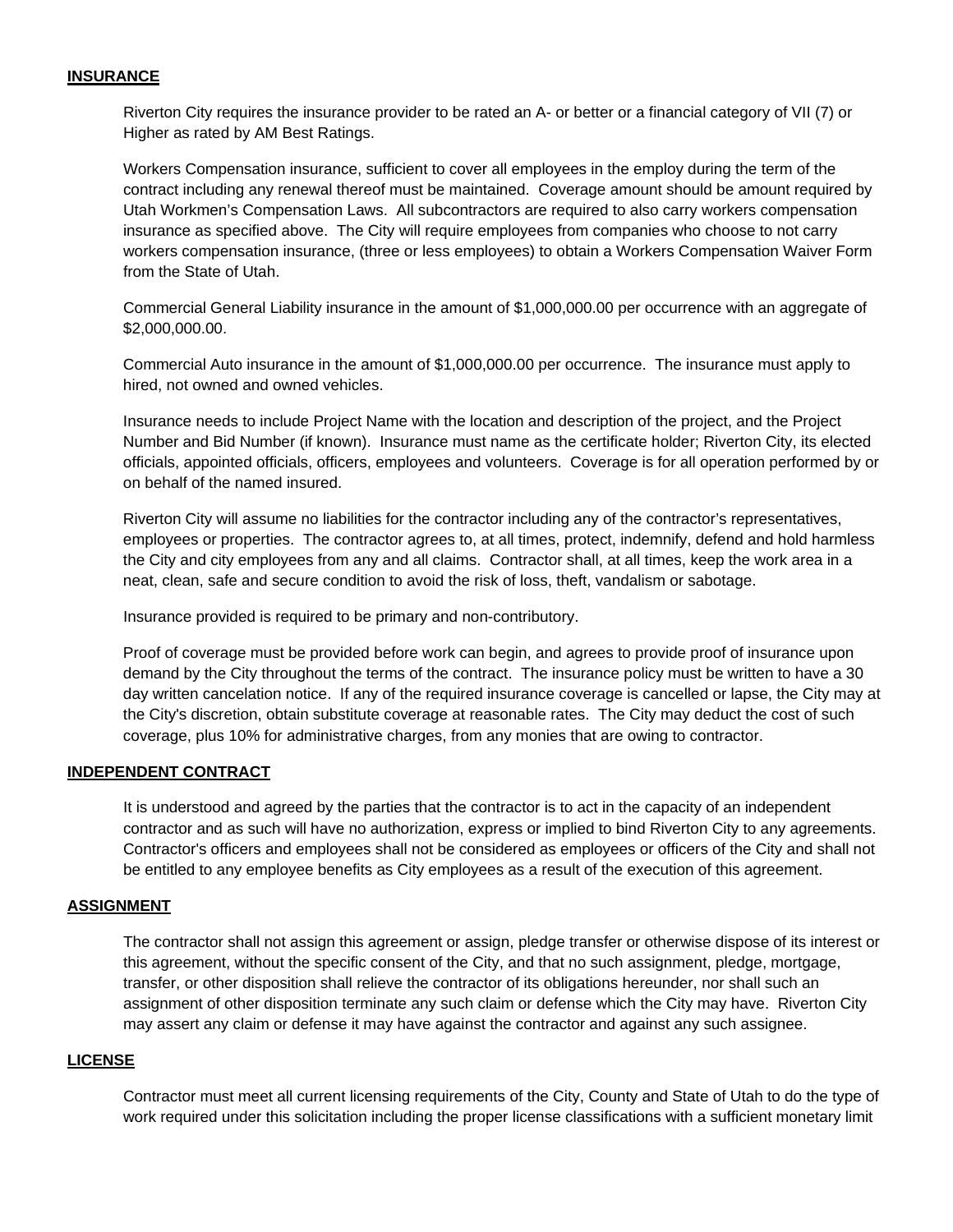as established and issued by the division of occupational and professional licensing, state department of commerce. Licensing must be current and valid at the date of bid opening.

License Number:

#### **OSHA REQUIREMENTS**

Contractor agrees to comply with all OSHA requirements that may be associated with this project. For any OSAH violation that occurs with this project the Contractor agrees to pay any fine accessed to the City and the City will not accept any bids from the contractor on any project for the next year.

#### **CONFINED SPACE AGREEMENT**

The City will require that each person who is to enter into a confined space, before access is allowed, is to do the following:

- 1. Read and acknowledge compliance to the Riverton City's Confined Space Entry Policy.
- 2. Fill out and submit the Confined Space Entry Questionnaire.

The above documents can viewed at the following web site:

#### **PERMITS**

The Contractor is responsible to obtain the following Riverton City Permits. Permits can be viewed at the following web sites:

- 1. Encroachment Permit (bonding is a requirement of this permit) http://www.rivertoncity.com/engineering.main.html
- 2. Land Disturbance Permit http://www.rivertoncity.com/stormwater.4020landdisturbance.html
- 3. Building Permit http://www.rivertoncity.com/building.main.html

 The Contractor may also be required to obtain permits from other agencies that may be necessary to complete the project.

## **MAINTENANCE AGREEMENT**

For all service contracts, Contractor is responsible to submit a Stormwater Operations and Maintenance Plan. The Operation and maintenance Plan must meet or exceed the intent of the stricter parts of City Stormwater Standard Operation Procedures (SOP) and the SOPs for City Department or Division requesting the service contract.

Submit at copy of the Operation and Maintenance Plan to the Stormwater Division and the Department or Division requesting the service contract.

Obtain approval from the Stormwater Division and the Department or Division requesting the service contract before commencing work.

The City Stormwater SOPs can be found at: http://www.rivertoncity.com/stormwater.appendixg.html

#### **LIQUIDATED DAMAGES**

#### **Project must be completed no later than ten (10) calendar days after receipt of notice to proceed.**

Time is the essence of the Contract Documents. Contractor agrees that the City will suffer damage or financial loss if the project is not completed on the agreed completion time or within any time extensions that are allowed by written pre approval. The Contractor and the City agree that proof of the exact amount of any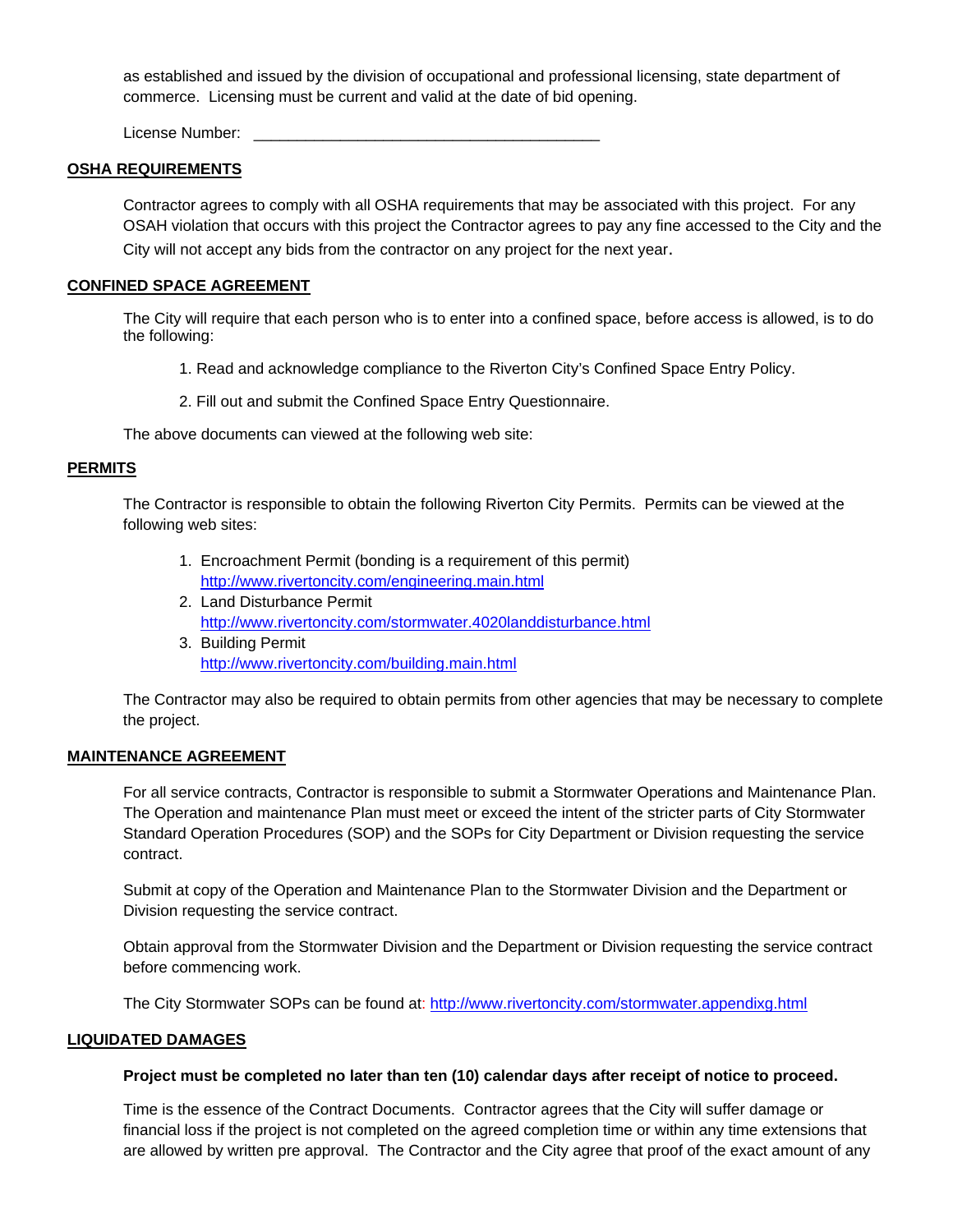such damage or loss is difficult to determine. Accordingly, instead of requiring any such proof of damage or specific financial loss or late completion, the Contractor agrees to pay the following sums to the City as liquidated damages and not as a penalty.

1. Late Time Completion:

Five hundred dollars and no cents (\$500.00) for each day or part thereof that expires after the completion time until the work is accepted as substantially complete.

2. Late Punch List Time:

Punch list items must be completed within 30 calendar days after the list is delivered. 50% of the amount specified for Late Time Completion for each day or part thereof if the work remains incomplete after the Punch List Time. The Punch List shall be considered delivered on the date it is transmitted by facsimile, hand delivery, or received by the Contractor by certified mail.

3. Interruption of Public Services:

No interruption of public services shall be caused by the Contractor, its agents or employees, without the engineer's prior written approval. The City and Contractor agree that in the event the City suffers damages from such interruption, the amount of liquidated damages stipulated below shall not be deemed to be a limitation upon the Cities right to recover the full amount of such damages. One thousand dollars and no cents (\$1,000.00) for each day or part thereof of any utility interruption caused by the Contractor without prior written authorization.

4. Survey Monuments:

No land survey monument shall be disturbed or moved until the City Engineer has been properly notified and the City Engineer's surveyor has referenced the survey monument for resetting. The parties agree that upon such an unauthorized disturbance it is difficult to determine the damages from such a disturbance, and the parties agree that Contractor will pay as liquidated damages the sum of one thousand dollars and no cents (\$1000.00) to cover such damage and expense.

Time completion may be applied to individual work sequences throughout the project. If it is determined that there will be a number of completion sequences within the project, the above damages will apply to each sequence. The City shall be entitled to deduct and retain liquidated damages out of any money which may be due or become due to the Contractor. To the extent that the liquidated damages exceed any amounts that would otherwise be due the Contractor, the Contractor shall be liable for such amounts and shall return such excess to the City.

## **WORKFORCE**

The Contractor agrees to register and participate in a status verification system such as E-Verify, to verify the work eligibility status of the Contractor's new employees that are employed in the state. The Contractor further agrees to have each contractor or subcontractor who works for or under main contractor, certify by affidavit that the contractor or subcontractor has verified through a status verification system the employment status of each new employee of the respective contractor or subcontractor.

## **WARRANTY**

 Contractor warrants all equipment, materials, and labor furnished or performed will be free from defects for a period of twelve (12) months from date of acceptance. Upon notice from the City of any defect during the applicable warranty period, the affected item, parts or work shall be redone, redesigned, repaired or replaced by contractor (at contractor's expense). Warranty repairs must be completed within 10 calendar days after notice or a negotiated time that is acceptable to the City. All liquidated damages specified for original work will apply on warranty repairs.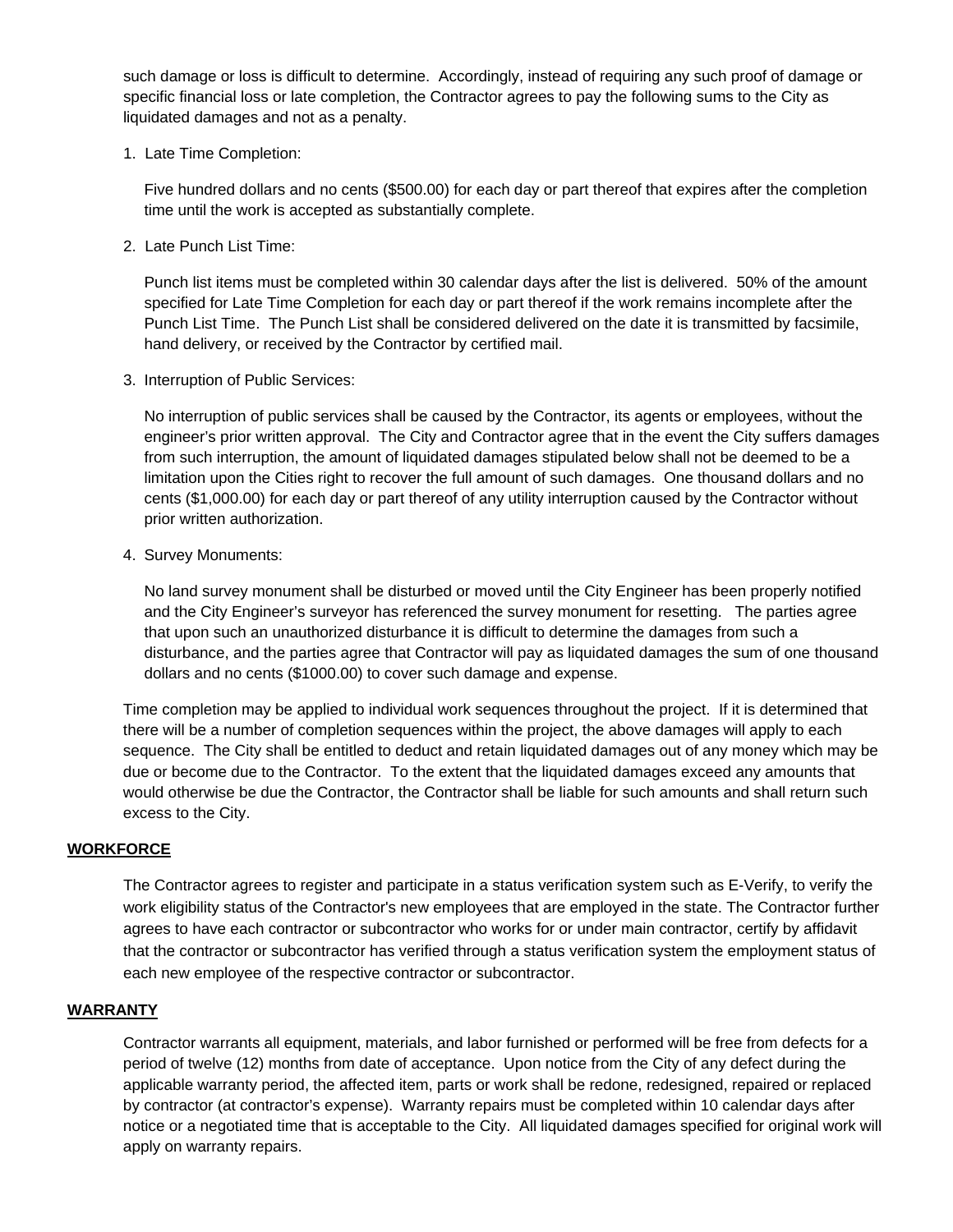## **PAYMENT**

Riverton City reserves the right to make payments with a credit card. If the prices change because of a credit card payment bidder must provide two prices, a price for payment by credit card and a price for payment by check.

#### **TAXATION**

It is understood and agreed that the contractor shall pay and discharge all license fees, assessments, sales, use, property and other tax or taxes lawfully imposed as stated in statute U.C.A.1953 Section 59-12-104.

#### **NOTICES**

All notices to be given under this agreement shall be made in writing and mailed to the other party at its address as set forth herein or at such other address as the party may provide in writing from time to time. Such notice shall be mailed, return receipt requested, to the parties as follows:

\_\_\_\_\_\_\_\_\_\_\_\_\_\_\_\_\_\_\_\_\_\_\_\_\_\_\_\_\_\_\_\_\_\_\_\_\_\_\_\_\_\_

\_\_\_\_\_\_\_\_\_\_\_\_\_\_\_\_\_\_\_\_\_\_\_\_\_\_\_\_\_\_\_\_\_\_\_\_\_\_\_\_\_\_

Contractor

#### **NO OFFICER OR EMPLOYEE INTEREST**

It is understood and agreed that no officer or employee of Riverton City has or shall have any pecuniary interest, direct or indirect, in this agreement or the proceeds thereof. No officer or employee of the contractor or any member of their families shall serve on any City board or committee or hold any such position which either by rule, practice, or action nominates, recommends, or supervises contractor's operations, or authorizes funding of payments to the contractor.

#### **AFFIDAVITS**

At the time of, or prior to, commencing work, the contractor shall submit a sworn affidavit from each officer, employee or agent of the contractor who has been in contact or communicated with any officer, agent, or employee of the City during the past calendar year concerning the provision of these goods and services. The affidavit shall contain the following statement:

"I do solemnly swear that neither I, nor to the best of my knowledge, any member of my firm or company, has either directly or indirectly restrained free and competitive bidding by entering into any agreement, participating in any collusion, or otherwise taken any action unauthorized by the governing body of the City, or in violation of applicable law to secure favorable treatment with respect to being awarded this contract."

#### **NON-DISCRIMINATION/AFFIRMATIVE ACTION**

The Respondent agrees to abide by the provisions of the Utah Antidiscrimination Act, Title 34 Chapter 35, U.C.A. 1953, as amended, and Title VI and Title VII of the Civil Rights Act of 1964 (USC 2000e), which prohibit discrimination against any employee or applicant for employment, or any applicant or recipient of services, on the basis of race, religion, color, or national origin; and further agrees to abide by Executive Order No. 11246, as amended, which prohibits discrimination on the basis of sex; 45 CFR 90 which prohibits discrimination on the basis of age, and Section 504 of the Rehabilitation Act of 1973, which prohibits discrimination on the basis of handicap. This agreement may be canceled if the contractor fails to comply with the provisions of these laws and regulations. *The Contractor must include this provision in every subcontract or purchase order relating to purchases by Riverton City to insure that subcontractors and vendors are bound by this provision.*

## **MODIFICATION OR WITHDRAWAL**